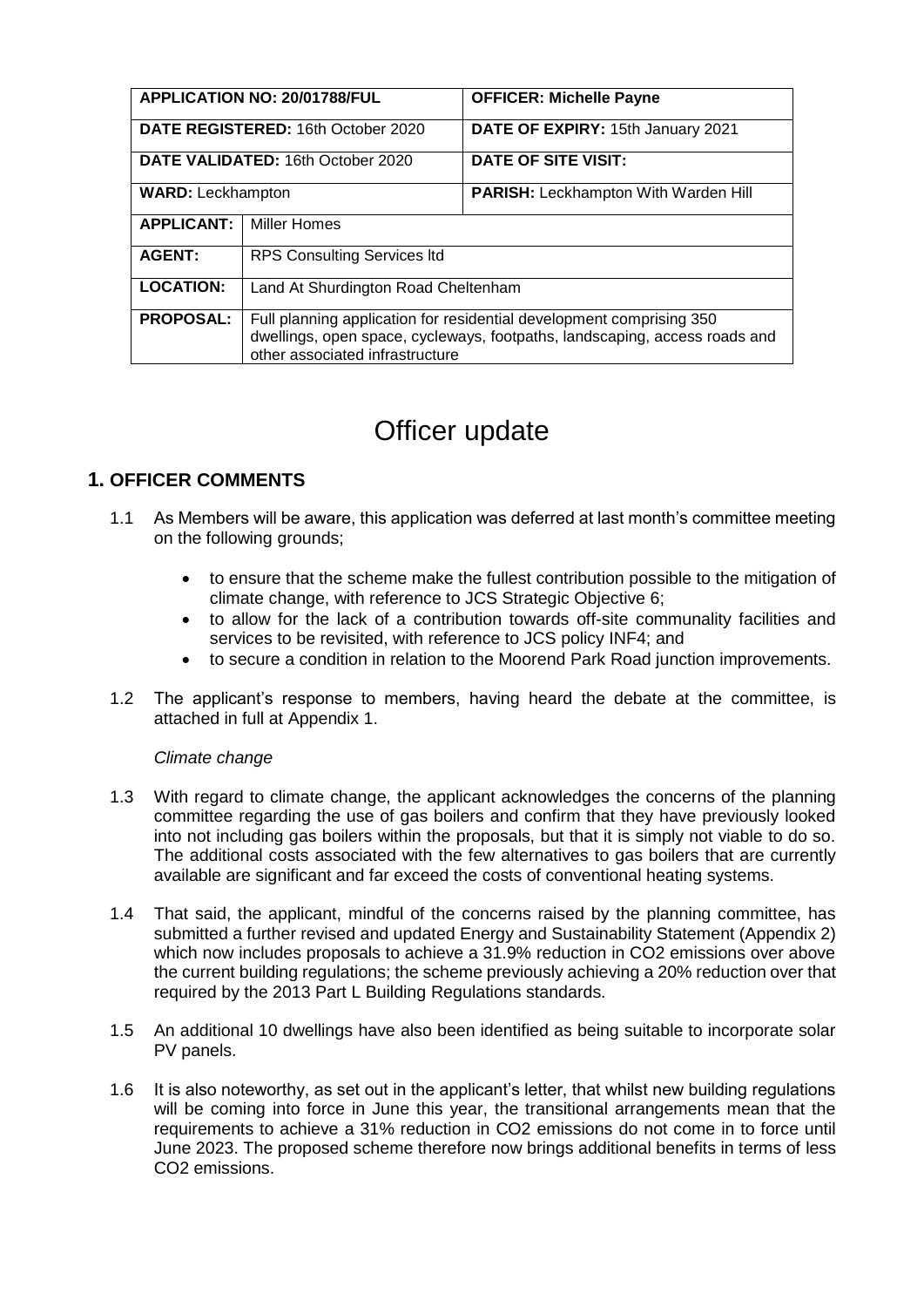- 1.7 Officers are therefore entirely satisfied that the proposed development would now make the fullest contribution possible towards the mitigation of climate change, whilst still remaining a viable scheme, and therefore achieves Strategic Objective 6 within the JCS.
- 1.8 The requirement to fulfil the 31.9% reduction in CO2 emissions, in accordance with the updated Energy and Sustainability Statement, could be achieved by way of an additional condition, as suggested by the applicant in their letter.

### *Community facilities*

- 1.9 As per the officer report to committee last month, and additional advice given at the meeting, officers are satisfied that the proposed development fully accords with the requirements of JCS policy INF4. The proposed scheme would provide for a number of community facilities including children's play provision, open space, allotments and a community orchard, together with contributions to education and libraries, which would be secured through the s106 legal agreement.
- 1.10 Any additional off-site contributions to existing community services or facilities could only be secured where there is evidence of an existing identified need within the local area, and it can be demonstrated that the development would be required to help to address this need.
- 1.11 The applicant's letter also sets out that the monies from the sale of the land will be managed by the landowning charity; whose objective is to support and enable the mission and ministry of the Church of England in and around Gloucestershire.

## *Moorend Park Road junction improvements*

1.12 In accordance with the advice given to members at last month's committee meeting, officers remain of the view that is not necessary or reasonable to attach a condition to secure the Moorend Park Road junction improvements; the matter can be adequately dealt with through the s106 legal agreement. Planning obligations run with the land, are legally binding, and enforceable.

#### *Conclusion*

1.13 As such, officers remain satisfied that the proposed development would be in accordance with all relevant national and local planning permission and continue to recommend that planning permission be granted subject to conditions and a signed s106 legal agreement.

## **2. RECOMMENDATION**

- 2.1 APPROVE for the reasons set out in the March 2022 Planning Committee Report attached at Appendix 3 including the entering into a Section 106 agreement and the updated schedule of conditions below.
- 2.2 Please note that as well as the additional condition requiring the development to be carried out in accordance with the revised Energy and Sustainability Statement, the condition requiring an Archaeological Written Scheme of Investigation (WSI) to be submitted has been updated following the submission of a WSI which has been agreed with the County Archaeologist.

## **3. UPDATED SCHEDULE OF CONDITIONS**

1 The planning permission hereby granted shall be begun not later than the expiration of three years from the date of this decision.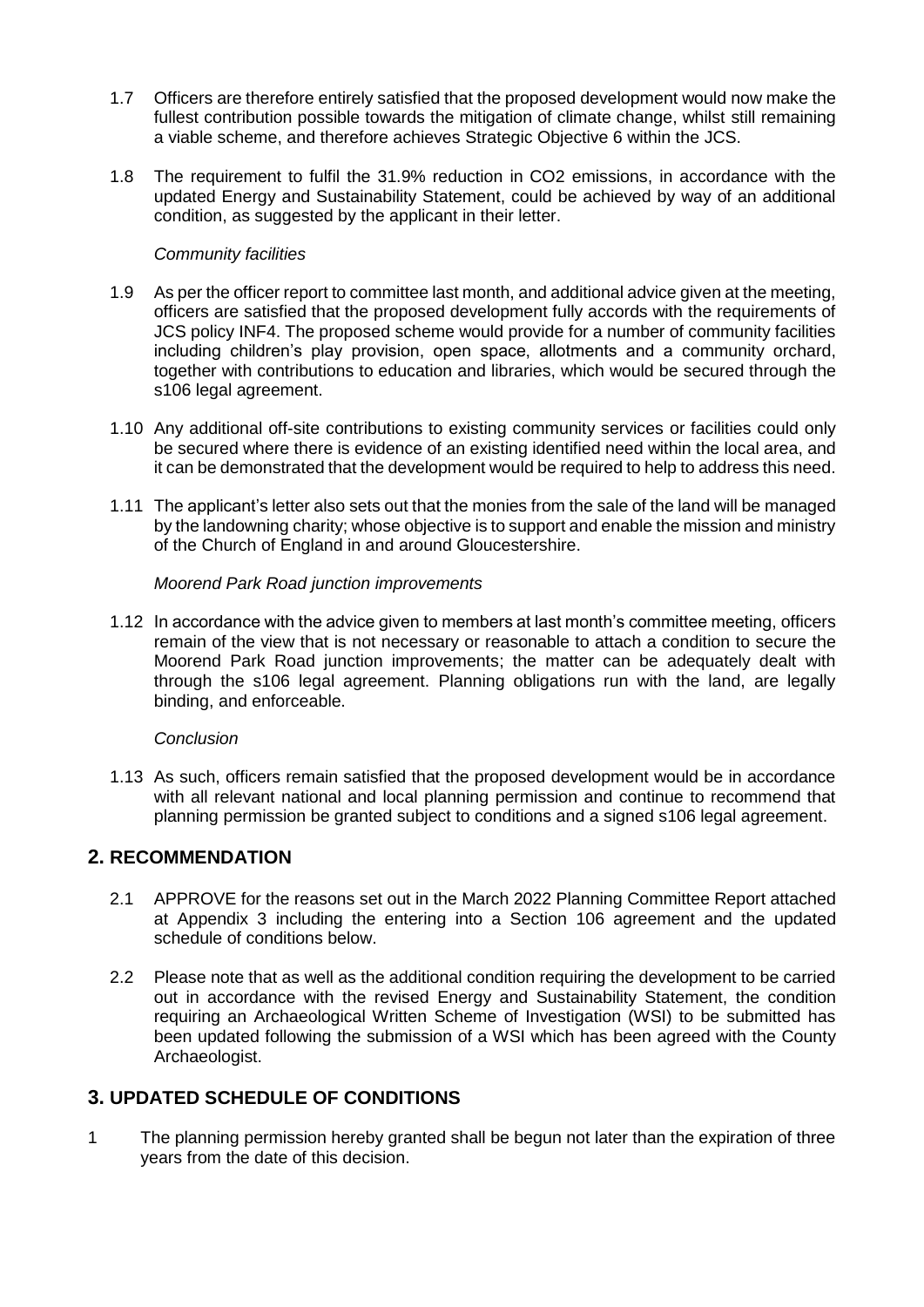Reason: To accord with the provisions of Section 91 of the Town and Country Planning Act 1990, as amended by Section 51 of the Planning and Compulsory Purchase Act 2004.

2 The planning permission hereby granted shall be carried out in accordance with the approved plans listed in Schedule 1 of this decision notice.

Reason: For the avoidance of doubt and in the interests of proper planning.

3 Prior to the commencement of development, a phasing plan which indicates the phases through which the development hereby approved shall be delivered on site shall be submitted to and approved in writing by the Local Planning Authority.

Reason: For the avoidance of doubt and in the interests of proper planning.

4 Prior to the commencement of development within each phase, a Construction Method Statement or Construction Management Plan shall be submitted to and approved in writing by the Local Planning Authority.

The approved plan/statement shall be adhered to throughout the construction process and shall include, but not be restricted to:

i) Provision of parking for vehicles of site operatives and visitors (including measures taken to ensure satisfactory access and movement for existing occupiers of neighbouring properties during construction);

ii) Any temporary access to the phase;

iii) Locations for the loading/unloading and storage of plant, waste and construction materials; iv) Measures to control the emission of noise, dust and dirt during demolition and construction;

v) Method of preventing mud and dust being carried onto the highway;

vi) Arrangements for turning vehicles;

vii) Arrangements to receive abnormal loads or unusually large vehicles;

viii) Joint highway condition survey; and

ix) Methods of communicating the Construction Management Plan or Construction Method Statement to staff, visitors, and neighbouring residents and businesses.

Reason: In the interests of the safe operation of the adopted highway in the lead into development both during the demolition and construction phase of the development, and to prevent any loss of amenity to neighbouring land users, having regard to adopted policy SL1 of the Cheltenham Plan (2020), policies SD14 and INF1 of the Joint Core Strategy (2017), and paragraphs 110 and 112 of the National Planning Policy Framework (2021). Approval is required upfront because without proper mitigation the works could have an unacceptable impact during construction.

5 Prior to the commencement of development within each phase, drainage plans for the disposal of foul and surface water flows for that phase shall be submitted to and approved by the Local Planning Authority. The scheme shall thereafter be implemented in accordance with the approved details before the phase is first brought into use.

Reason: To ensure that the development is provided with a satisfactory means of drainage as well as to prevent or to avoid exacerbating any flooding issues and to minimise the risk of pollution, having regard to adopted policy INF2 of the Joint Core Strategy (2017). Approval is required upfront because the design of the drainage is an integral part of the development and its acceptability.

6 Prior to the commencement of development within each phase, a Construction Phase Surface Water Management Plan for that phase shall be submitted to and approved in writing by the Local Planning Authority. The plan shall outline what measures will be used throughout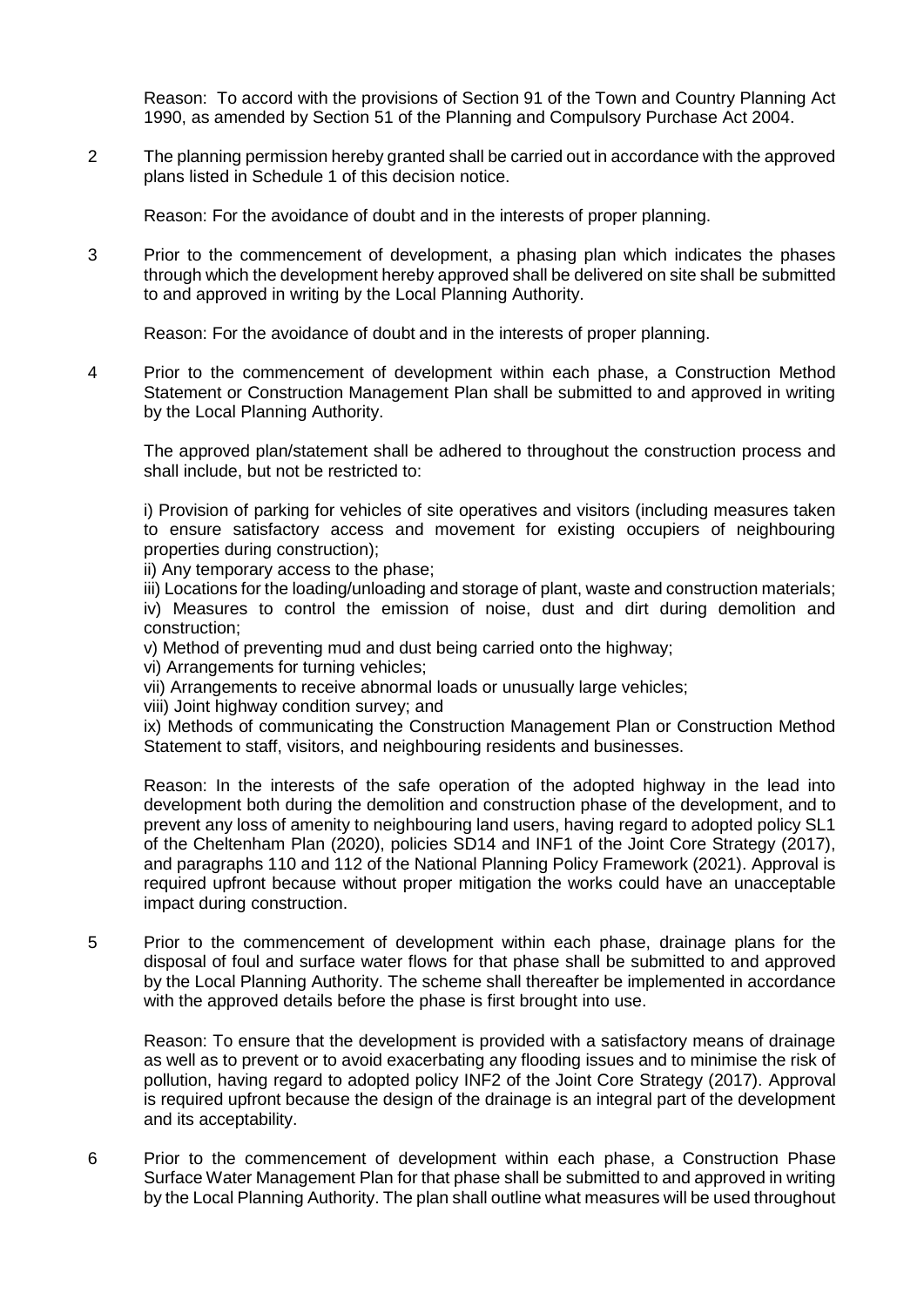the construction period of the development to ensure that surface water does not leave the site in an uncontrolled manner and put properties elsewhere at increased risk of flooding. The construction phase shall be implemented in strict accordance with the approved plans until the agreed Sustainable Drainage System Strategy is fully operational.

Reason: To ensure the construction phase of the development has a satisfactory means of drainage that does not increase the risk of flooding from the site, having regard to adopted policy INF2 of the Joint Core Strategy (2017). Approval is required upfront because without proper mitigation the works could have an unacceptable impact during construction.

7 Prior to the commencement of development within each phase, a site investigation and risk assessment shall be carried out for that phase to assess the potential nature and extent of any contamination on the site, whether or not it originates on the site. The investigation and risk assessment must be undertaken by competent persons and a written report of the findings must be produced. The written report must be conducted in accordance with DEFRA and the Environment Agency's 'Model Procedures for the Management of Land Contamination, CLR11 and shall include:

a) a survey of the extent, scale and nature of contamination

b) an assessment of the potential risks to:

- human health

- property (including buildings, crops, livestock, pets, woodland and service lines and pipes)

- adjoining land

- ecological systems
- groundwaters and surface water
- archaeological sites and ancient monuments

c) an appraisal of remedial options to mitigate against any potentially significant risks identified from the risk assessment.

Where remediation is required, a detailed remediation scheme to bring the site to a condition suitable for the intended use shall be submitted to and approved in writing by the Local Planning Authority. The scheme shall include all works to be undertaken, proposed remediation objectives and remediation criteria, timetable of works and site management procedures. The scheme shall ensure that the site will not qualify as contaminated land under Part 2a of the Environmental Protection Act (1990) in relation to the intended use of the land after remediation.

The site investigation, risk assessment report, and proposed remediation scheme for the phase shall be submitted to and approved in writing by the Local Planning Authority prior to the commencement of any development within that phase.

Reason: To ensure that risks from land contamination to the future users of the land and neighbouring land are minimised, together with those to controlled waters, property and ecological systems, and to ensure that the development can be carried out safely without unacceptable risks to workers, neighbours and other offsite receptors in accordance with adopted policy SD14 of the Joint Core Strategy (2017).

8 Prior to the commencement of development within each phase, other than that necessary for that phase to comply with the requirements of this condition, the approved remediation scheme necessary to bring the phase to a condition suitable for the intended use shall be implemented in full. Following the completion of measures identified in the approved remediation scheme, a verification report that demonstrates the effectiveness of the remediation carried out shall be submitted to and approved in writing by the Local Planning Authority.

Reason: To ensure that risks from land contamination to the future users of the land and neighbouring land are minimised, together with those to controlled waters, property and ecological systems, and to ensure that the development can be carried out safely without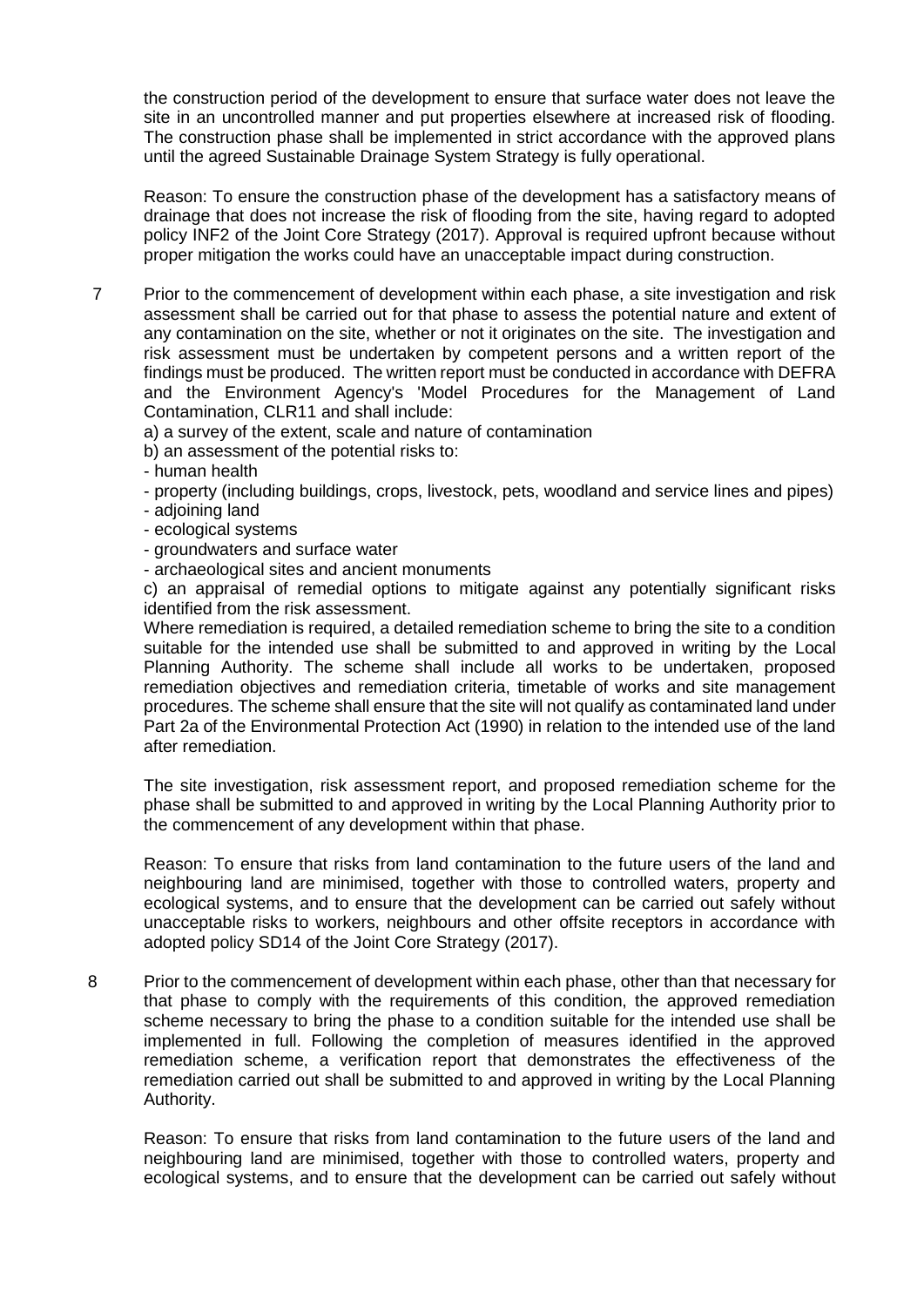unacceptable risks to workers, neighbours and other offsite receptors in accordance with adopted policy SD14 of the Joint Core Strategy (2017).

9 In the event that contamination is found at any time when carrying out the approved development that was not previously identified, it must be reported in writing immediately to the Local Planning Authority and development shall be halted on that part of the site affected by the unexpected contamination. An investigation and risk assessment must then be undertaken in accordance with DEFRA and the Environment Agency's 'Model Procedures for the Management of Land Contamination, CLR11 and a remediation scheme, where necessary, also submitted. Following completion of measures identified in the approved remediation scheme, a verification report shall be submitted to and approved in writing by the Local Planning Authority before development can recommence on the part of the site identified as having unexpected contamination.

Reason: To ensure that risks from land contamination to the future users of the land and neighbouring land are minimised, together with those to controlled waters, property and ecological systems, and to ensure that the development can be carried out safely without unacceptable risks to workers, neighbours and other offsite receptors in accordance with adopted policy SD14 of the Joint Core Strategy (2017).

10 Prior to the commencement of development within each phase, a Noise Mitigation Scheme for that phase shall be submitted to and approved in writing by the Local Planning Authority. The scheme shall detail measures to ensure that any noise associated with the development does not cause detriment to amenity or a nuisance. The scheme shall thereafter be implemented in accordance with the approved details unless otherwise agreed in writing by the Local Planning Authority.

Reason: To protect the amenity of the locality, having regard to adopted policy SL1 of the Cheltenham Plan (2020) and policy SD14 of the Joint Core Strategy (2017).

11 Prior to the commencement of development within each phase, full details of all proposed street tree planting, root protection systems, future management plan, and the proposed times of planting for that phase, shall be submitted to and approved in writing by the Local Planning Authority. All street tree planting shall thereafter be carried out in accordance with the approved details.

Reason: To ensure the continued wellbeing of the trees in the interests of the amenity and environmental quality of the locality, having regard to policy GI3 of the Cheltenham Plan (2020), policy INF3 of the Joint Core Strategy (2017) and paragraph 131 of the National Planning Policy Framework (2021).

12 Prior to the commencement of development within each phase, the following information for that phase shall be submitted to and approved in writing by the Local Planning Authority:

(a) a full site survey showing:

i) the datum used to calibrate the site levels;

ii) levels along all site boundaries at regular intervals;

iii) levels across the site at regular intervals:

iv) finished floor levels or other datum of adjacent buildings; and

v) cross section drawings clearly showing existing ground levels in relationship with the finished floor and eaves levels of adjacent buildings

(b) full details showing:

i) the proposed finished floor level of all buildings and ground levels including hard surfaces; and

ii) cross section drawings showing the proposed finished floor and eaves levels of all buildings and ground levels including hard surfaces.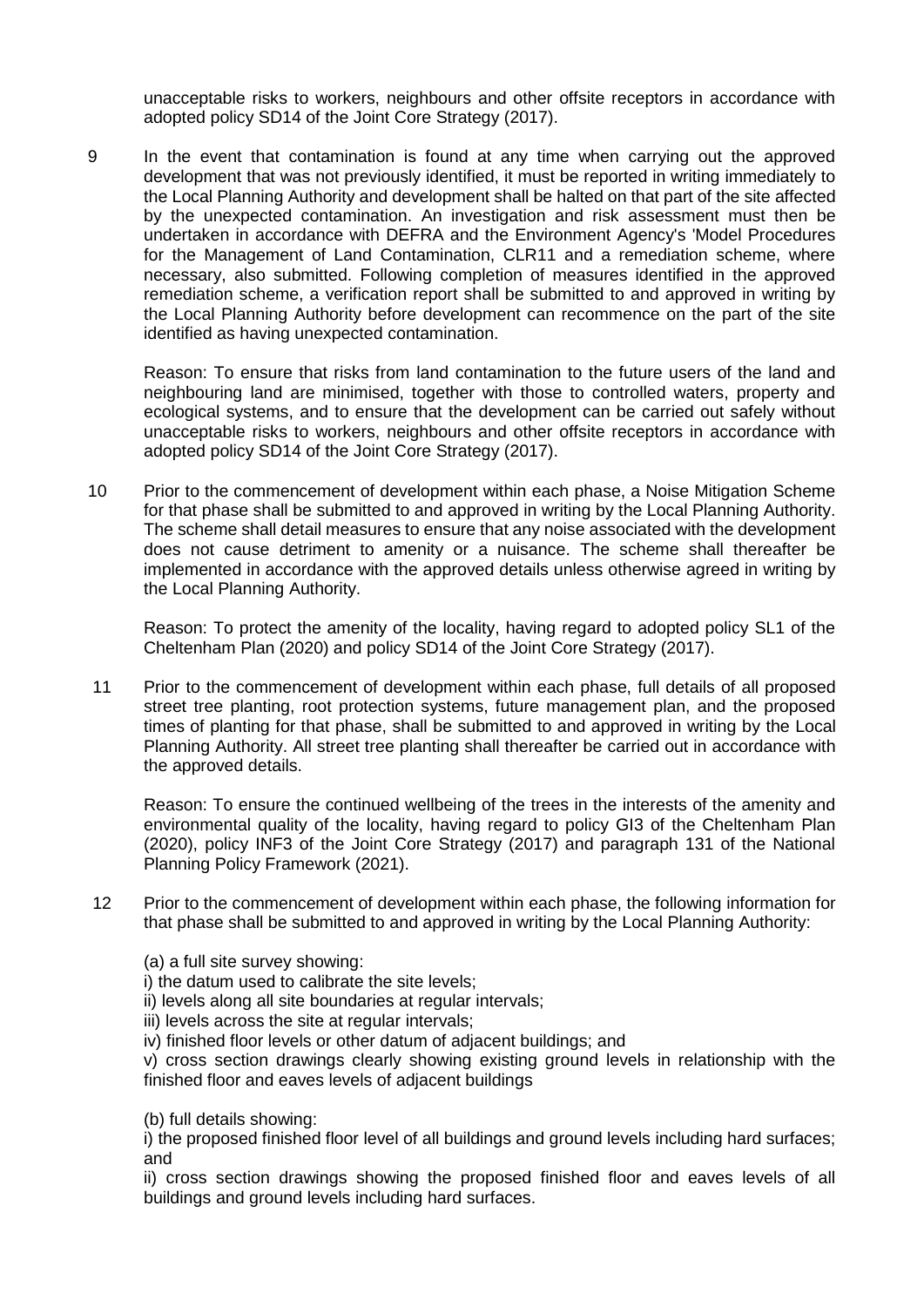The development shall thereafter be implemented strictly in accordance with the agreed details.

Reason: To ensure a satisfactory relationship between the proposed development and adjacent buildings and land, having regard to adopted policies D1 and SL1 of the Cheltenham Plan (2020) and adopted policies SD4 and SD14 of the Joint Core Strategy (2017). Approval is required upfront to allow the impact of the development to be accurately assessed.

- 13 Before each phase of development is brought into operation, a Landscape and Ecological Management Plan (LEMP) for that phase shall be submitted to and approved in writing by the Local Planning Authority. The content of the LEMP shall include, but not be limited to, the following:
	- a) Description and evaluation of features to be managed;
	- b) Ecological trends and constraints on site that might influence management;
	- c) Aims and objectives of management, including mitigation and enhancement for species identified on site
	- d) Appropriate management options for achieving aims and objectives;
	- e) Prescriptions for management actions;
	- f) Preparation of a work schedule (including an annual work plan capable of being rolled forward over a ten-year period);
	- g) Details of the body or organisation responsible for implementation of the plan, along with funding mechanism(s) for that body or organisation; and
	- h) Ongoing monitoring and remedial measures, including where monitoring shows that conservation aims and objectives of the LEMP are not being met. The approved plan shall be implemented in accordance with the approved details.

Reason: To ensure the protection and enhancement of the landscape and biodiversity value of the site, in accordance with adopted policies SD6 and SD9 of the Joint Core Strategy (2017), ODPM Circular 06/2005, and paragraphs 8, 174 and 180 of the National Planning Policy Framework (2021). This is also in accordance with Section 40 of the Natural Environment and Rural Communities Act 2006, which confers a general biodiversity duty upon Local Authorities.

- 14 Prior to the commencement of development within each phase, including preparatory works, a Construction Environmental Management Plan (CEMP) for that phase shall be submitted to and approved in writing by the Local Planning Authority. The CEMP shall include the following:
	- a) a risk assessment of potentially damaging construction activities;
	- b) identification of biodiversity protection zones (e.g. buffers to areas of retained habitat);
	- c) practical measures (both physical measures and sensitive working practices, such as protective fencing, exclusion barriers and warning signs) to avoid or reduce impacts during construction (particularly in relation to works within any areas of retained habitat);
	- d) the location and timing of sensitive works to avoid harm to biodiversity features (in relation to breeding birds in particular);
	- e) the times during construction when specialist ecologists need to be present on site to oversee works (as required);
	- f) responsible persons and lines of communication; and
	- g) the role and responsibilities on site of an Ecological Clerk of Works (ECoW) or similarly competent person (as necessary).

The approved CEMP shall be adhered to and implemented throughout the construction period strictly in accordance with the approved details, unless the ECoW otherwise sets out alternative details which are subsequently agreed by the Local Planning Authority.

Reason: To ensure the protection of biodiversity on the site during construction, in accordance with adopted policy SD9 of the Joint Core Strategy (2017), ODPM Circular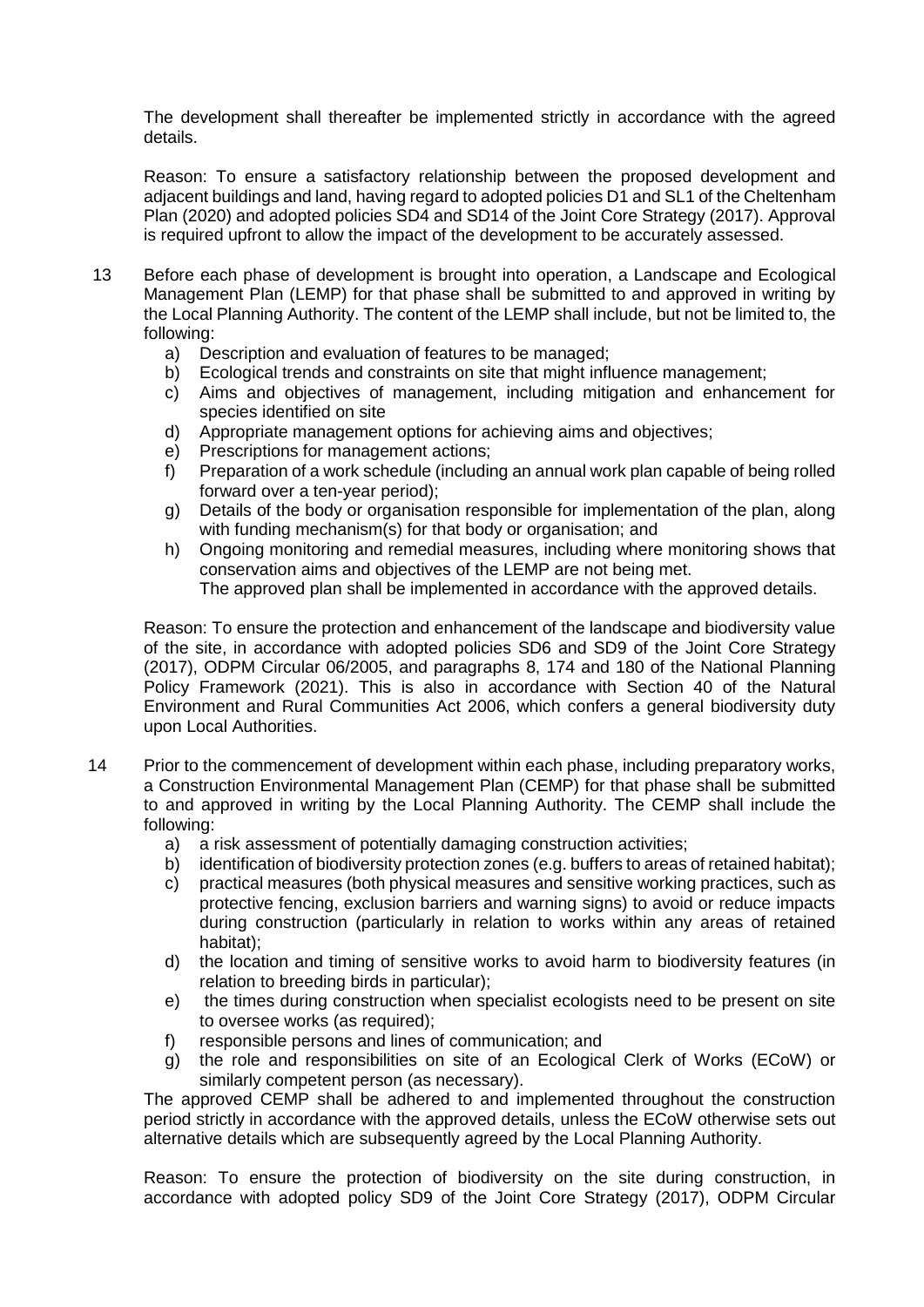06/2005, and paragraphs 8, 174 and 180 of the National Planning Policy Framework (2021). This is also in accordance with Section 40 of the Natural Environment and Rural Communities Act 2006, which confers a general biodiversity duty upon Local Authorities.

15 Prior to the commencement of development within each phase, full details of a hard and/or soft landscaping scheme for that phase shall be submitted to and approved in writing by the Local Planning Authority. The scheme shall identify all walls, fences, trees, hedgerows and other planting which are to be retained, and provide details of all new walls, fences, or other boundary treatments; finished ground levels; new hard surfacing of open parts of the site which shall be permeable or drained to a permeable area; a planting specification to include [species, size, position and method of planting of all new trees and shrubs]; and a programme of implementation.

All hard and/or soft landscaping works shall be carried out in accordance with the approved details prior to first occupation of that phase unless otherwise agreed in writing by the Local Planning Authority.

Any trees or plants indicated on the approved scheme which, within a period of five years from the date of planting, die, are removed or become seriously damaged, diseased or dying shall be replaced during the next planting season with other trees or plants of a location, species and size which shall be first agreed in writing by the Local Planning Authority.

Reason: In the interests of the character and appearance of the area, having regard to adopted policies D1, GI2 and GI3 of the Cheltenham Plan (2020), and adopted policies SD4 and INF3 of the Joint Core Strategy (2017). Approval is required upfront because the landscaping is an integral part of the development and its acceptability.

16 The programme of archaeological works shall be carried out in accordance with the approved Written Scheme of Investigation dated 22nd March 2022.

Reason: To ensure that archaeological remains and features are preserved in situ or, if this is not feasible, to enable a record of the remains of archaeological interest to be made prior to their disturbance, having regard to adopted policy HE2 of the Cheltenham Plan (2020) and Historic Environment Good Practice Advice Note 2.

17 The development shall be carried out in accordance with the proposals set out in the Energy and Sustainability Statement dated 31st March 2022.

Reason: To ensure that the development makes the fullest contribution possible towards the mitigation of climate change, having regard to Strategic Objective 6 and policies SD3 and INF5 of the Joint Core Strategy (2017).

18 Prior to first occupation of the development within each phase, a SuDS Management and Maintenance Plan for that phase, for the lifetime of the development, shall be submitted to and approved in writing by the Local Planning Authority. The scheme shall include the arrangements for adoption by any public authority or statutory undertaker and any other arrangements to secure the operation of the scheme throughout its lifetime, The approved plan shall thereafter be implemented in full in accordance with the agreed terms and conditions.

Reason: To ensure the continued operation and maintenance of drainage features serving the site and to avoid flooding, having regard to adopted policy INF2 of the Joint Core Strategy (2017).

19 No external facing or roofing materials shall be applied unless in accordance with: a) a detailed written specification of the materials; and b) physical samples of the materials. The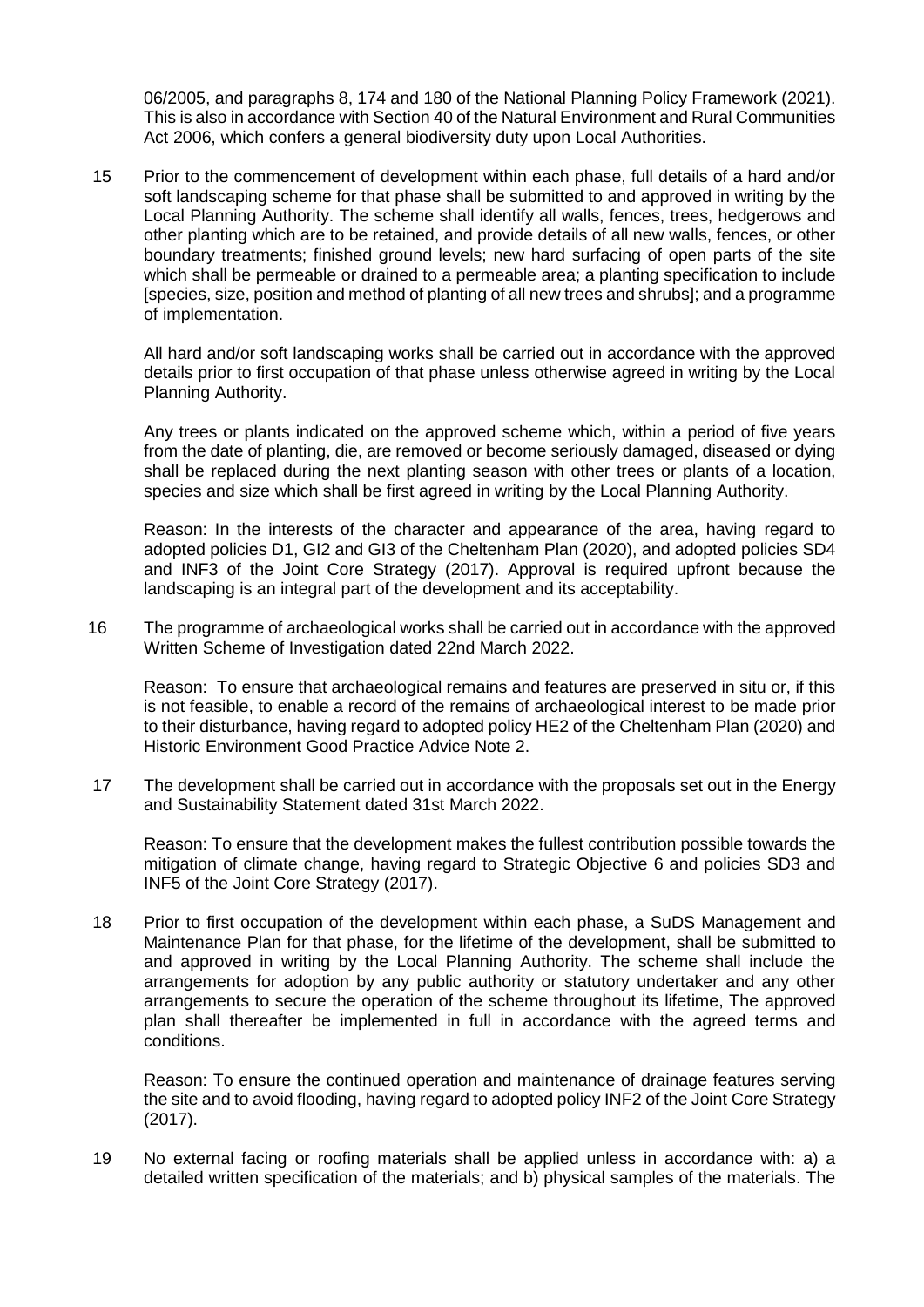details of which shall have first been submitted to and approved in writing by the Local Planning Authority.

Reason: To ensure that the external appearance of the development is appropriate to its surroundings in accordance with adopted policy D1 of the Cheltenham Plan (2020), and adopted policy SD4 of the Joint Core Strategy (2017).

20 No boundary treatments, including boundary walls, fences or other means of enclosure shall be constructed within a phase unless in accordance with details which shall have first been submitted to and approved in writing by the Local Planning Authority. The boundary treatments shall thereafter be implemented in accordance with the approved details prior to first occupation of the phase.

Reason: To ensure that the external appearance of the development is appropriate to its surroundings in accordance with saved policy D1 of the Cheltenham Plan (2020), and adopted policy SD4 of the Joint Core Strategy (2017).

21 No dwelling shall be occupied until the access, parking and turning facilities from that individual building to the nearest public highway have been provided in accordance with Drawing No. CB\_70\_064\_001 Rev R.

Reason: To ensure that safe and suitable access is provided and maintained in the interests of highway safety, having regard to adopted policy INF1 of the Joint Core Strategy (2017), and paragraphs 110 and 112 of the National Planning Policy Framework (2021).

22 The part of the development served from the proposed southern (roundabout) access shall not be occupied until the following highway improvements works have been constructed and completed:

a) Roundabout, realignment of Kidnappers Lane, crossings and active travel infrastructure as shown on Drawing No. 04649-PA-001 Rev P08; and

b) Closure of the junction of Kidnappers Lane and A46 Shurdington Road.

Reason: To ensure the safe and free flow of traffic onto the highway, having regard to policy INF1 of the Joint Core Strategy (2017), and paragraphs 110 and 112 of the National Planning Policy Framework (2021).

23 The part of the development served from the proposed northern (priority junction) access shall not be occupied until the following highway improvements have been constructed and completed:

a) Priority Junction, crossings and footway improvements as shown on Drawing No. 04649- PA-002 Rev P06.

Reason: To ensure the safe and free flow of traffic onto the highway, having regard to policy INF1 of the Joint Core Strategy (2017), and paragraphs 110 and 112 of the National Planning Policy Framework (2021).

24 The 50th dwelling hereby approved shall not be occupied until the following highway improvements works have been constructed and completed: a) Junction improvement at Leckhampton Lane as shown on Drawing No. 04649-PA-003 Rev P04.

Reason: To ensure the safe and free flow of traffic onto the highway, having regard to policy INF1 of the Joint Core Strategy (2017), and paragraphs 110 and 112 of the National Planning Policy Framework (2021).

25 The development shall not be occupied until the following highway improvements works have been constructed and completed: